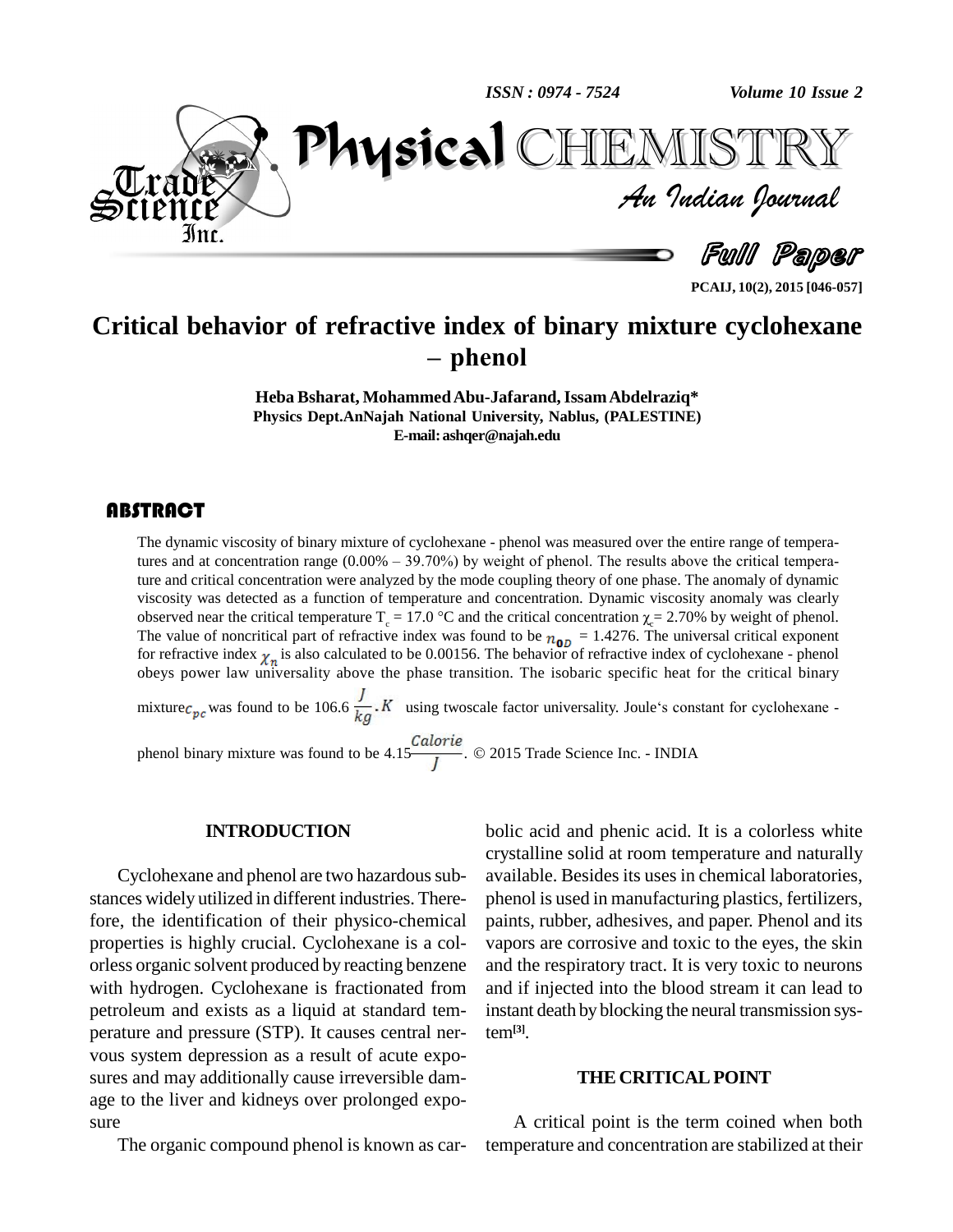critical values. The two liquids behave as one liq uid with new physical characteristics. The temperature and concentration at which the two liquids be come completely miscible at all proportions are called critical temperature  $T_c$  and critical concencome complete<br>called critical to<br>tration  $\chi_c$ , respe tration  $\chi$ , respectively. A pure liquid has a critical point at the end of the vapor-liquid coexistence curve.

Many properties for different binary mixtures have been studied near their critical points, including the dynamic shear viscosity, bulk viscosity, ther mal expansion coefficient, heat capacity at constant pressure and constant volume, ultrasonic propagation, sound attenuation, ultrasonic velocity, refractive index and other physical properties **[9, 25]**.

#### **REFRACTIVE INDEX**

Refractive index of a given medium is a physi cal property for that medium. It is a dimensionless value which describes how light or any radiations can propagate through the medium.

Refractive index determines how much light is refracted. It can be defined as the ratio between the speed of light in vacuum and the speed of light in "thickness". Viscosity is due to friction between

medium as expressed in equation (1):<br> $\frac{c}{n_{D} = v}$  (1)

Where  $n_n$  is the refractive index of the medium at wavelength 589.29 nm (The Fraunhofer D line), c is the speed of light in vacuum, and  $\nu$  is the speed of light in medium.

Refractive index is affected by factors such as density and temperature of the medium. The speed of electromagnetic waves (light) decreases for me dium with high density causing a decrease in refractive index **[4]**. The refractive index is inversely pro portional to the temperature<sup>[18]</sup>. In addition, it depends on the wavelength of the incident light **[16]**.

The refractive index is one of the most important physical properties of a transparent solid, liq uid and gas. Accurate knowledge of refractive in dex is correlated to the concentration, temperature, wavelength and pressure for transparent fluids. It can be used for the identification and characterization of pure materials. Concentrations of multicomponent mixtures can be measured using values of refractive indices **[23]**.

To our knowledge, the physic-chemical properties of the cyclohexane-phenol binary mixture were not identified. Therefore, here we measured the vis cosity of cyclohexane-phenol binary mixture as a function of temperature over the entire possible con centration range to determine the critical point. This was followed by the determination of the critical temperature and critical concentration of cyclohex ane-phenol binary mixture. The data extrapolated will be employed in setting up the power law for the refractive index and calculating the critical ex will be employed in setting up the power law for<br>the refractive index and calculating the critical ex-<br>ponent  $\chi_n$  of the critical binary mixture. The critical isobaric heat capacity for the mixture will also deponent  $\chi_n$  of the critical binary mixture. The critical isobaric heat capacity for the mixture will also determine at the critical point. Finally, the Joule's constant for the binary mixture will be identified.

#### **THEORY**

#### **Viscosity**

Viscosity measures the resistance of a fluid to gradual deformation by shear stress or tensile stress. gradual deformation by shear stress or tensile stress.<br>For liquids, it corresponds to the informal notion of<br>"thickness". Viscosity is due to friction between neighboring particles of the fluid that are moving at different velocities **[27]**.

The shear viscosity of a fluid can be expressed in two distinct forms:

#### **The dynamic or absolute shear viscosity**

The dynamic shear viscosity is defined as the ratio of shear stress (force over cross section area) to the rate of shear deformation or shear velocity.

$$
\eta = \frac{\mathbf{t}}{\frac{\partial y}{\partial x}}
$$
\n(2)  
\nWhere  $\eta$  dynamic shear viscosity in (Pa.s) is, **t** is

shear stress in (N/m<sup>2</sup>), and  $\frac{\partial y}{\partial x}$  is rate of deformation (shear rate) in  $(s^{-1})^{[8]}$ .

The dynamic shear viscosity unit is the centi poise (cP).

#### **Kinematic viscosity**

mic viscos-<br>*I*luid p<br>*Indian Iournal* The kinematic viscosity is the dynamic viscosity  $\eta$  divided by the mass density of the fluid  $\rho$ 

e mass density of the fidid p<br>**Physical** CHEMISTRY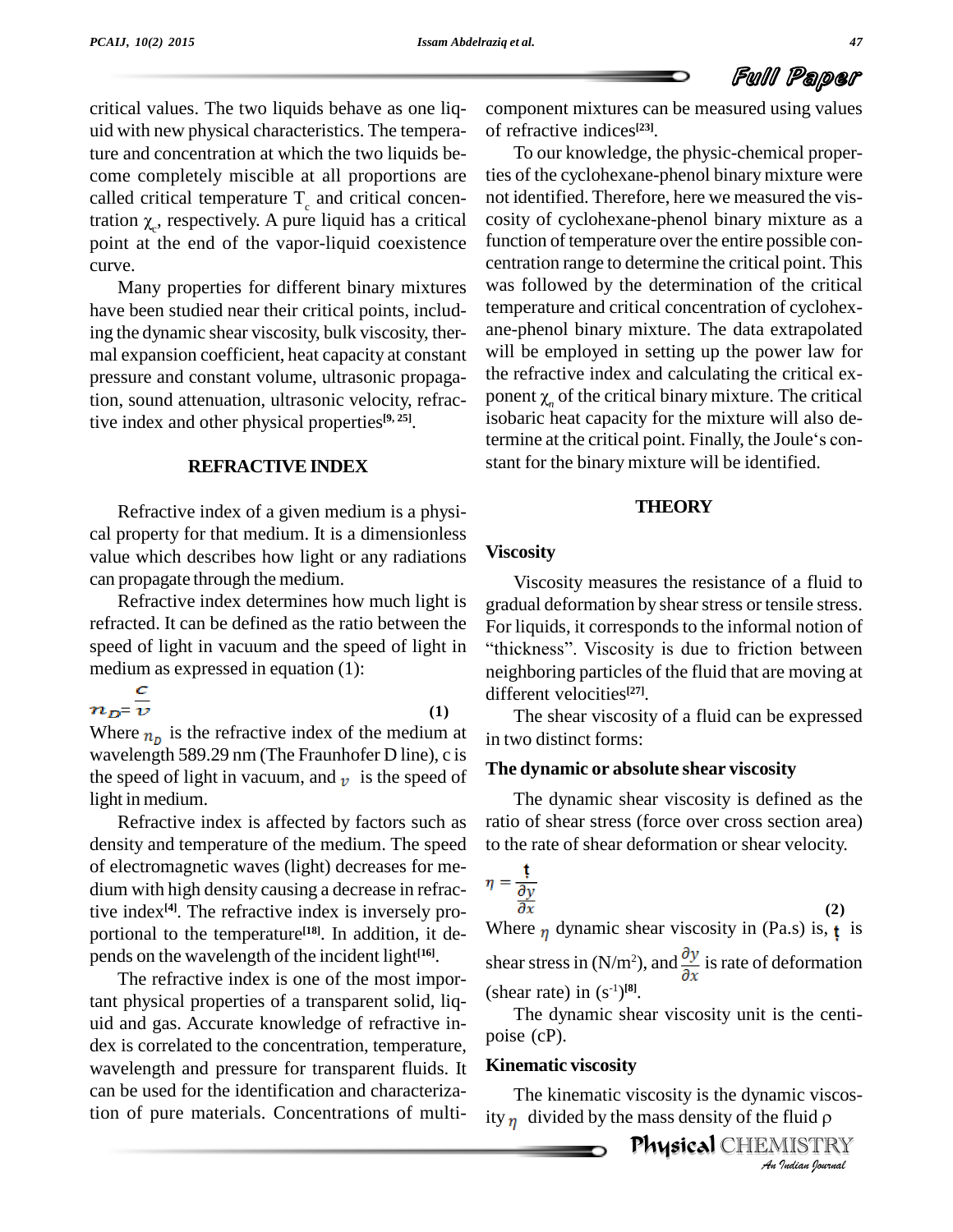$$
\text{Full Paper} \quad \text{C.}
$$
\n
$$
\mathbf{v} = \frac{\eta}{\tau}
$$

**(3)**  $\mathbf{v} = \frac{\eta}{\rho}$  (3) so<br>Where, v is kinematic viscosity in centistokes (cSt), **v** =  $\frac{1}{\rho}$ <br>Where, v is kinematic viscosity<br>and  $\rho$  is mass density<sup>[8]</sup>. and  $\rho$  is mass density<sup>[8]</sup>.

#### **Dynamic shear viscosity of pure liquids**

The viscosity of a pure liquid is affected by tem perature, pressure, density and surface tension of that liquid. The dynamicshear viscosity of liquids de creases with increasing temperature and decreasing pressure **[8]**.

Liquids have complex nature; therefore, several theories were proposed to describe the viscosity. Like the theoretical methods of calculating liquid viscosities, the molecular dynamic approaches, semiempirical and empirical methods. The equation that explains the correlation between the dynamic vis cosity and the temperature is in the form of an Arrhenius-type equation **[6]**.

**(4)**  $\eta = \eta_0 e^{\frac{E_\eta}{RT}}$ 

Where is the measured dynamic shear viscosity in (cP),  $\eta_0$  is the dynamic shear viscosity at some reference temperature,  $E_{\eta}$  is the activation energy in change  $(J/mol)$ ,  $R$  is the universal gas constant  $(J/mol.K)$ and T is the absolute temperature (K).

The logarithm of liquid viscosity varies linearly with the reciprocal of the absolute temperature T below the normal boiling point which is described by the empirical model.

**(5)** *Ln* ( $\eta$ ) =  $\tilde{A} + \frac{B}{T}$  (5)<br>Where  $\tilde{A}$  and *B* are constants determined empirically.

At temperatures above the normal boiling point, the  $\ln$  (*n*) versus $\frac{1}{T}$  relationship becomes nonlinear and is described by a number of semi empirical methods.

### **Dynamic shear viscosity of mixtures**

ids or gases in liquids) and for liquid mixtures (ho- ing *I* and for lique sulting from<br>*Indian Indian*<br>*Indian hournal* Viscosity is studied by several methods for solutions (homogeneous products of dissolution of solmogeneous mixtures resulting from mixing of two or more liquids). Some of the methods are developed using excess Gibbs free energy models include Wil-

Physical CHEMISTRY

son, non-random two-liquid (NRTL) and universal quasi chemical (UNIQUAC) **[8]**.

Far from the critical point (under or above) of a binary liquid mixture, the behavior of the viscosity is like pure liquids, but around the critical point the situation becomes more complicated.

The mode coupling theory is used to study the critical anomaly of the dynamic shear viscosity and the coefficients.

#### **The mode coupling theory**

The "mode" refers to eigenmodes of an idealized, "unperturbed", linear system. The superposition principle indicates that eigenmodes of linear systems are independent of each other. In most real systems, there are at least some perturbations that cause energy transfer between different modes. This perturbation is interpreted as an interaction between cause energy transfer between different modes. This<br>perturbation is interpreted as an interaction between<br>the modes. Therefore, the term "mode coupling" is coined to describe this theory **[13]**.

Mode coupling theory is applied when the modes of one fluid are perturbed by the modes of the other fluid. Such perturbations lead to coupling and ex change of energy **[19]**, which indicates the start of the interaction between the fluids layers. It started originallybyFixman who proposed mechanisms bywhich the relaxation time and the kinetic coefficients, such as viscosity and density, could diverge at a critical point **[9]**. These ideas were more fully developed by Kawasaki, Kadanoff and Swift **[15, 14]**.

Reichman and Charbonneau derived the mode coupling equations for the description of density fluctuations from microscopic considerations. In addition, they derived schematic mode-coupling equations of a similar form from a field-theoretical per spective. They reviewed the successes and failures of the mode-coupling theory, and discussed recent advances in the applications of the theory **[24]**.

The theories that describe the critical absorption of the binary mixture are based on the mode coupling theory which considers the effect of two mode states. These theories are based on understanding fluctuations that occur in those binarymixtures rather than focusing on microscopic aspects **[9]**. The available theories can thus give important information about how binary mixtures act at their critical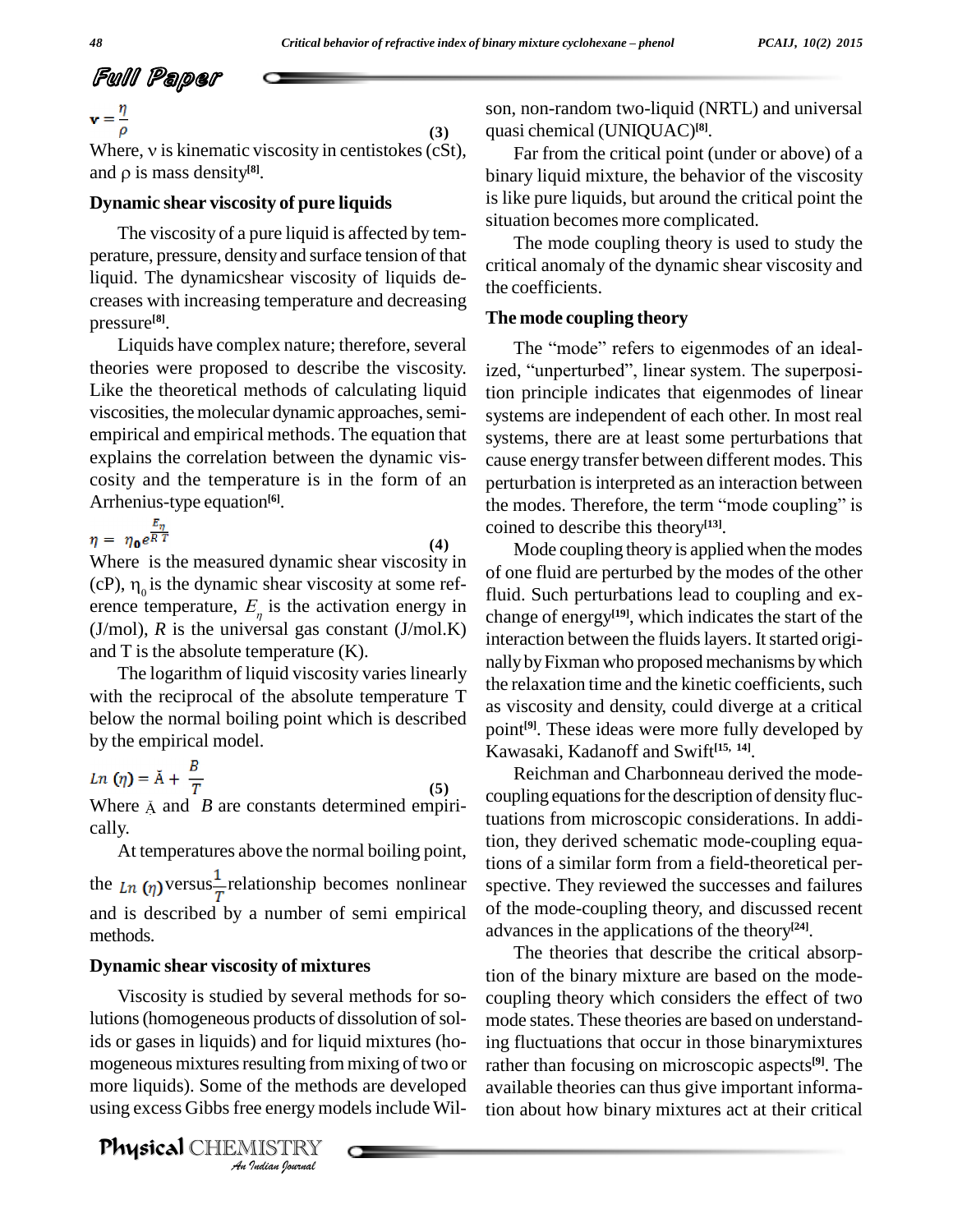points **[10]**. Dynamic shear viscosity near the critical point:

The critical anomaly of the dynamic shear vis cosity coefficient by Kawasaki and Perl and Ferrell is given according to the equation (6) **[21]**:

$$
\frac{\eta - \eta_0}{\eta} = \frac{\Delta \eta}{\eta} = A L n(\xi) + A L n(q_D) \tag{6}
$$

Where is the noncritical part of the measured dy namic shear viscosity, is the mode-coupling theory universal constant predicted to have the theoretical

universal constant predicted to have the theoretical tive in<br>
value  $\frac{8}{15\pi^2} = 0.054^{[7]}$ ,  $\xi$  is the correlation length 8 and  $q_{\rm p}$  is the Debye momentum cutoff.

Mode coupling theory predicts a divergence of the kinetic coefficients near the critical point. One of the kinetic transport coefficients is the dynamic the kinetic coefficients near the critical point. One Wh<br>of the kinetic transport coefficients is the dynamic<br>shear viscosity  $\eta$ . The divergence of  $\eta$  can be described near the critical point. However, two contributions must be considered: the critical part; which is dominant near the critical point, and the regular is the part; which is dominant far away from critical point. and The dynamic shear viscosity  $\eta$  is temperature depart; which is dominant far away from critical point. pendent at the critical concentration which is given by the power law equation (7):

$$
\eta = \eta_0 t^{-\chi_\eta \mathbf{v}} \tag{7}
$$

by the power law equation (7):<br>  $\eta = \eta_0 t^{-\chi_\eta \mathbf{v}}$  (7) Spectrum (7) Concretive is the reduced temperature,  $\eta_0$  is the noncriti-<br>
as the noncritical part of the dynamic shear viscosity in cP, and  $x_n$ **v** is the critical exponent for the dynamic shear viscosity anomaly which equals 0.04 **[17, 2]**.

The correlation length is the average distance between two molecules at temperatures near the critical temperature. The correlation length expression is given by equation (8):

$$
\xi = \xi_0 \ t^{-\mathbf{v}} \tag{8}
$$

 $\zeta_0$  **t**  $\zeta_1$  **c**<br>This is related to the reduced temperature  $T_c$  near **Where**  $\zeta_1$  is re the critical temperature and critical concentration  $X_C$ .

Van der Waals intermolecular forces act between stable molecules or between functional groups of macromolecules. The intermolecular force range is stable molecules or between functional groups of equal expansion energies. The intermolecular force range is the reciprocal of the correlation length  $\xi$  at  $\eta = \eta_0^{[5]}$ .

The mode-coupling theory has important appli cations such as fiber optics, lasers, and condensed matter physics, to describe the slowing down of the critical behavior.

The refractive index  $n<sub>p</sub>$  of any mixture can be calculated from the knowledge of the refractive in dex and the mass density of pure components.  $n_p$ can be measured in all ranges of existing temperatures and can also be deduced theoretically **[26]**. The Lorentz and Lorenz mixing rule in the form reported have been verified for the system under investigation **[28]**. This rule was used to calculate the refractive index for the phenol-cyclohexane binary mixture theoretically. The rule is given by equation (9):

**Refractive index of a binary mixture**

$$
n_D = \sqrt{\frac{(2 A + 1)}{(1 A)}}
$$
  
Where is given by equation (10): (9)

Where is given by equation (10):

 $A=\left\{\left[\left(\frac{n_{1D}^2-1}{n_{2D}^2+2}\right)\frac{1}{\rho_c}\right]-\left[\left(\frac{n_{1D}^2-1}{n_{2D}^2+2}\right)\frac{W_1}{\rho_1}\right]+\left[\left(\frac{n_{2D}^2-1}{n_{2D}^2+2}\right)\frac{W_2}{\rho_2}\right]\rho_c\right\}\eqno(10)$ Where  $n_{1D}$  and  $n_{2D}$  are the pure components refractive indices,  $W_1$  and  $W_2$  are the weight fractions,  $\rho_c$ is the mixture mass density at critical temperature and critical concentration,  $\rho_1$  and  $\rho_2$  are the pure components mass densities **[20]**.

#### **Power law of refractive index**

Specific heat, thermal expansion coefficient and thermal conductivity and other thermodynamic properties, diverge as the critical temperature $T_c$  is approached with the divergence obeying a power-law in  $|T - T_c|$ . Other thermodynamic properties show a non-divergent power-law. The exponents that go with these power laws are called critical exponents **[22]**.

The refractive index is expected to be temperature dependent, as viscosity and density of binary mixture, as given by the power law shown in equation (11):

**(11)** Where  $t$  is reduced temperature, which is given by  $\frac{T - T_c}{T_c}$ ,  $\chi_n$ **v** is the universal critical exponent for the refractive index, and  $\mathbf r$  is critical exponent which equals to 0.64 **[7, 17]**.

#### **Two <sup>ñ</sup> scale <sup>ñ</sup> factor universality:**

*A* – *Andre – factor universality:*<br>The two – scale – factor universality has been *I*<br>*Indian* phe-<br>*IISTRY*<br>*Indian bournal* used in some theories to explain the critical phe nomena of binary liquid mixtures by prediction of **[11]**. This quantity is defined in equation (12):

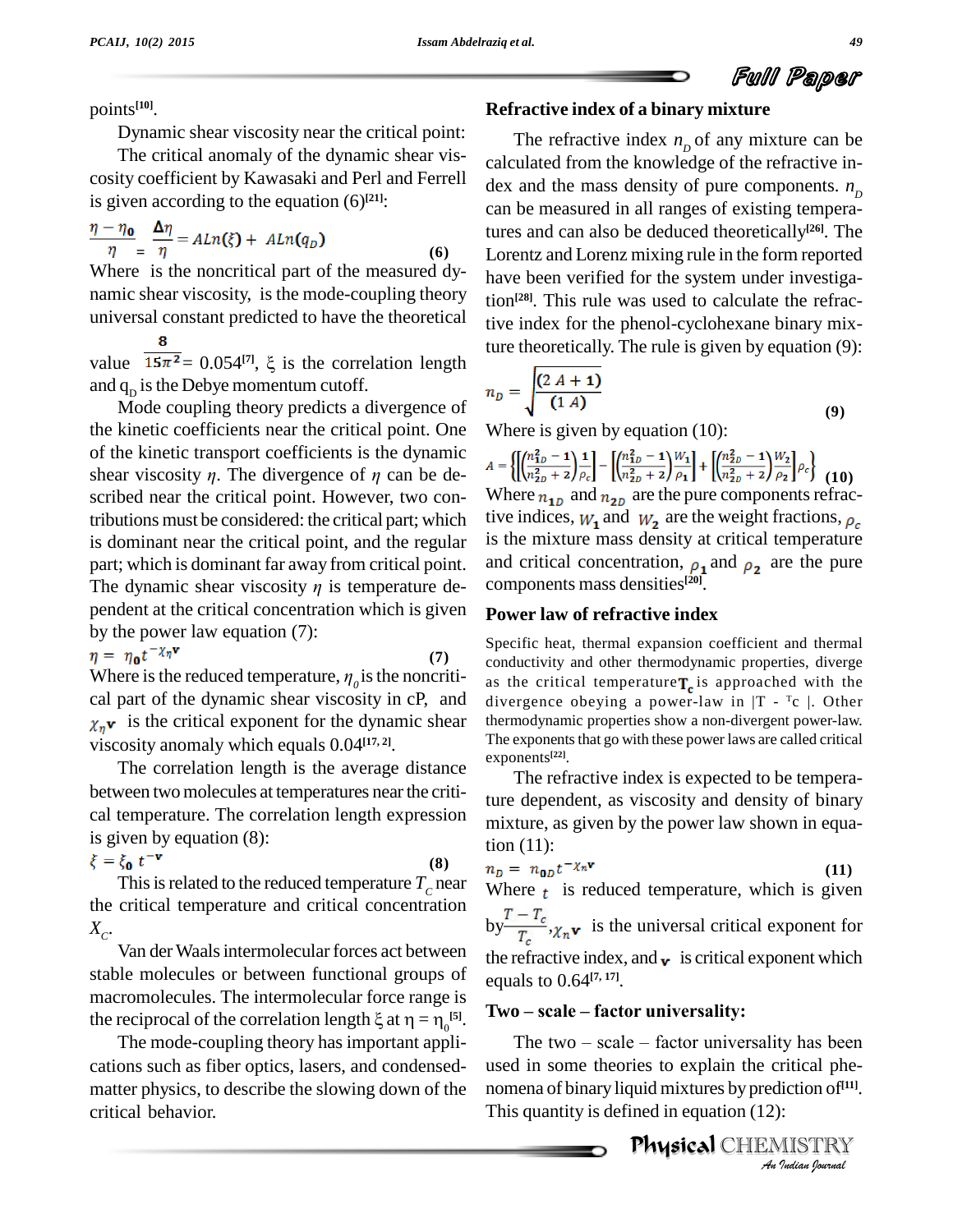$$
R_{\xi} = \xi_{\mathbf{0}} \left( \mathbf{\mathbf{\mathbb{E}}}_{K_B T'c}^{a T_c \alpha_{pc}} \right) \mathbf{\mathbf{\mathbb{I}}}_{d}^{\frac{1}{d}} = \xi_{\mathbf{0}} \left( \mathbf{\mathbb{E}}_{K_B}^{a P_c c_{pc}} \right) \mathbf{\mathbb{I}}}_{d}^{\frac{1}{d}} \tag{12}
$$

Where  $R_{\xi}$  is the universal quantity that equals  $0.270^{[11]}$ ,  $\alpha$  is the critical exponent that equals 0.11, en is the mass density at the critical temperature,  $c_{pc}$  The critical amplitude of the isobaric specific heat, bu<br>is the Boltzmann's constant,  $a_{nc}$  is the critical Te is the critical amplitude of the isobaric specific heat, amplitude of the thermal expansion and  $T_c$  is the pressure derivation of the critical temperature along the critical line **[1, 11]**.

The specific heat at constant pressure  $c_p$  is given by the equation (13):<br> $c_p = c_{pc}t^{-\alpha} + c_{pb}$ 

**(13)** Where  $c_{\nu c}$  is the critical amplitude of the isobaric specific heat that is calculated from equation (12) and  $c_{pb}$  is the background isobaric specific heat.

#### **METHODOLOGY**

#### **The characteristics of the binary mixture compo nents**

#### **Cyclohexane and phenol**

Cyclohexane and phenol substances with purity (99.5%) were used in this work. The molecular structure of cyclohexane is shown in Figure (1).

Some physical and chemical properties for pure cyclohexane and pure phenol are given in TABLE (1).

#### **Viscosity apparatus**

A Glasscapillary U-tube viscometer is used for



**Figure 1 : The molecular structure of a) cyclohexane and b) phenol**

viscosity measurement. It consists of a U-shaped glass tube held vertically in a controlled temperature bath. One of the U-tube arms is vertically ori ented with a narrow bore that consists of two bulbs. The other arm has a large bulb lower down the two bulbs on the first arm.

#### **Temperature controller**

Julabo F25-MV Refrigerated and Heating Cir culator with temperature range (-28 to 200  $^{\circ}$ C) of accuracy  $\pm 0.5$  is used to control the temperature of the sample in the glass capillary viscometer.

#### **Digital thermometer**

A digital thermometer with accuracy  $\pm 0.5\%$  is used to measure the temperature of the water path for the samples.

#### **Refractive index apparatus**

Digital abbe refractometeris used to measure the refractive indices  $(n_n)$  of the samples with accu-Digital abbe refractometeris used to measure the refractive indices  $(n_D)$  of the samples with accuracy  $\pm 0.00005\%$  at the entire range of temperatures. Incident light with visible wavelength of D line wavelength (589.29 nm) is used.

#### **Calorimeter**

The specific heat of cyclohexane-phenol sample is measured using the calorimeter. Glass capillary viscometer, calorimeter cup and pycnometer are cleaned twice using ethanol alcohol (99.9%) and dried completely.

#### **SAMPLES PREPARATION**

#### **Density measurements**

A volume of 10.0 ml is measured by a 10.0 ml pycnometer, and weighed using an HR-200 analyti-

| TABLE 1: Physical and chemical properties of cyclohexane and phenol |  |  |  |
|---------------------------------------------------------------------|--|--|--|
|---------------------------------------------------------------------|--|--|--|

| <b>Property</b>                                         | Phenol (Lide, 1993)           | Cyclohexane (Colette et al, 2003) |
|---------------------------------------------------------|-------------------------------|-----------------------------------|
| Molecular formula                                       | $C_6H_6O$                     | $C_6H_{12}$                       |
| Molecular mass (gm/mol)                                 | 94.11                         | 84.16                             |
| Boiling temperature $({}^{\circ}C)$                     | 181.7                         | 80.7                              |
| Melting temperature $({}^{\circ}C)$                     | 43.0                          | 6.5                               |
| Appearance                                              | Transparent crystalline solid | Colorless liquid                  |
| Refractive index $n_D$ (at 20 <sup>°C</sup> )           | 1.5425                        | 1.4266                            |
| Density at $(20^{\circ}\text{C})$ (gm/cm <sup>3</sup> ) | 1.0576                        | 0.7792                            |
| Physical CHEMISTRY<br>An Indian Journal                 |                               |                                   |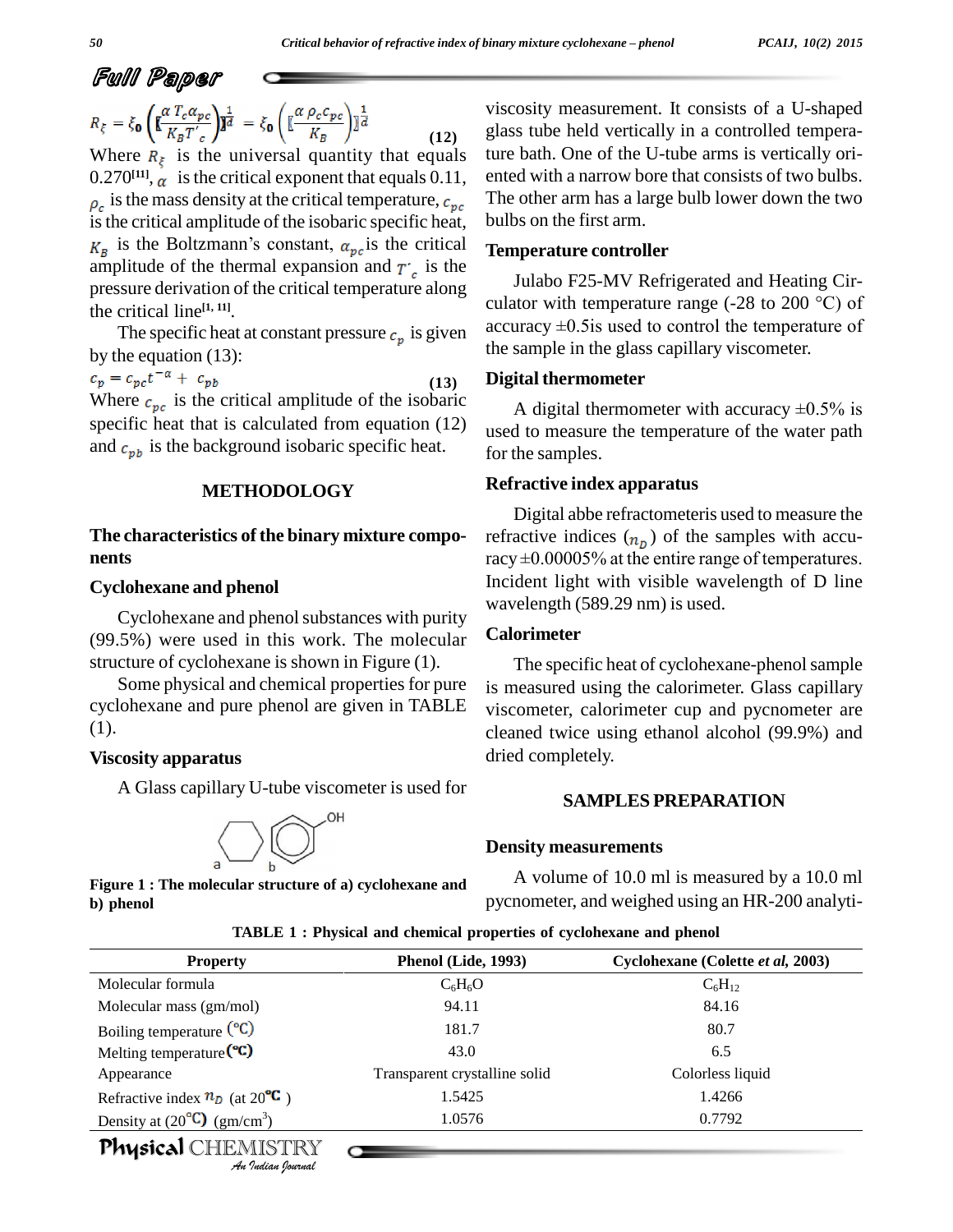**(18)**

cal balance with accuracy of  $\pm 0.00005\%$ .

#### **Concentration** of samples

Samples of different concentrations are prepared in the range 0.00% to 39.70% by weight of phenol. The concentration of phenol in a given sample of cyclohexane and phenol in a given volume V can be calculated from equation (3.2):

$$
\chi_{\text{phenol}} = \frac{mass \ of \ phenol}{total \ mass \ of \ the \ binary \ mixture}
$$

$$
= \frac{([\rho \ V)]_{phenol}}{([\rho \ V)]_{phenol} + ([\rho \ V)]_{cyclohexan}} \tag{14}
$$

The volume of phenol is changed to enable its addition to the sample. One component volume is  $-12.0^{\circ}$ C). fixed to find the volume of the other component for a specific concentration.

#### **Viscosity measurements**

The sample of cyclohexane-phenol mixture is put into the upper bulb by suction. It is then allowed to flow down through the capillary into the lower bulb. Two marks (one above and one below the upper  $\int_{0}^{1}$  the temperature 25.0 °C is reached for the binary bulb) indicate a known volume. The time taken for the level of the liquid to pass between these marks is proportional to the dynamic shear viscosity. The time required for the test liquid to flow through a capillary of a known diameter of a certain factor between two marked points is measured. The ex periment is performed three times for each concentration.

Viscosity of binary mixture can be calculated using equation (3.3):

$$
\eta_{mix} = \frac{\eta_{water} \ t'_{mix} \ \rho_{mix}}{t'_{water} \ \rho_{water}} \tag{15}
$$

Where  $\eta_{mix}$  the dynamic is shear viscosity of binary mixture;  $t_{mix}$  is the time and  $\rho_{mix}$  is the mass density of binary mixture at certain temperature and concentration;  $\eta_{water}$  is the dynamic shear viscosity of water,  $t_{water}$  is the time and  $\rho_{water}$  is the mass Where:<br>
density of water at certain temperature. beaker)<br>
Water viscosity at temperature range (0.0 °C – mass of density of water at certain temperature.

Water viscosity at temperature range  $(0.0 \degree C - 20.0 \degree C)$  can be calculated using equation  $(3.4.1)$ (David, 1985):

$$
log \text{Im}((\eta_T)) = 1301
$$
  
998.333 + 8.1855(T - 20) + 0.00583([T - 20)]<sup>2</sup> - 1.30233 (16)

Water viscosity at temperature range  $(20.0 °C –$ 100.0  $^{\circ}$ C) can be calculated using equation (3.4.2) (David, 1985):

$$
\left[\log(\text{Im} \frac{\eta_T}{\eta_{20}}\right) = \frac{1.3272 (20 - T) - 0.001053 (\text{[(}T - 20\text{)]}^2}{T + 105} \tag{17}
$$

#### **Refractive index measurements**

A sample of 20.0 ml of cyclohexane-phenol is incubated in a water bath until its temperature is equilibrated with the water bath. The temperature of the abbe refractometer prism is controlled using a thermo stated bath. Two drops of the sample are taken to measure  $n<sub>p</sub>$  at certain temperature. Refractive indices are measured at temperature rang (14.0 – 12.0 °C). tive indices are measured at temperature rang (14.0

#### **Isobaric specific heat measurement**

The calorimeter is connected with the power supply, digital ammeter, and digital voltmeter. The 150.0 ml of critical binary mixture is weighted before being placed inside the calorimeter. The applied voltage is changed from power supply until<br>the temperature 25.0  $\degree$ C is reached for the binary plied voltage is changed from power supply until mixture. The power supply is then cut off from the set and temperature started decreasing. The time needed to reach the certain temperature is measured using stopwatch.

The work done on the binary mixture is calcu-<br>lated using equation (3.5):<br>Work = current  $\times$  volt  $\times$  time lated using equation (3.5):

$$
W = I \times V' \times t'
$$

Work = current × volt × time<br>  $W = I \times V' \times t'$  (18)<br>
Joule's constant (J) is calculated for cyclohexane-phenol mixture using equation (19):

$$
\mathbf{J} = \frac{H}{W} \tag{19}
$$

Where is the quantity of heat in calorie.

Heat quantity ( can be calculated using equation (20):

mixture,  $c_{\bf{a}}$  is the specific heat of calorimeter cup,  $c_{\bf{a}}$  is *Ier cup, c<sub>s</sub> is<br>pecific heat<br>binary mix-<br>emperature<br>AlSTRY<br>Indian Iournal* **(16)** difference. $H = (m_0 c_0 + m_s c_s + m_h c_h + m_{mix} c_p) \Delta T$  (20) Where:  $m_0$  is the mass of calorimeter cup (pyrex beaker),  $m_s$  is the mass of stirring rod,  $m_h$  is the mass of heater,  $m_{mix}$  is the mass of the binary the specific heat of stirring rod,  $c_h$  is the specific heat of heater and  $c_p$  is the specific heat of the binary mixture at critical concentration, and  $\Delta T$  is temperature of heater and  $c_p$  is the specific heat of the binary mix-

Physical CHEMISTRY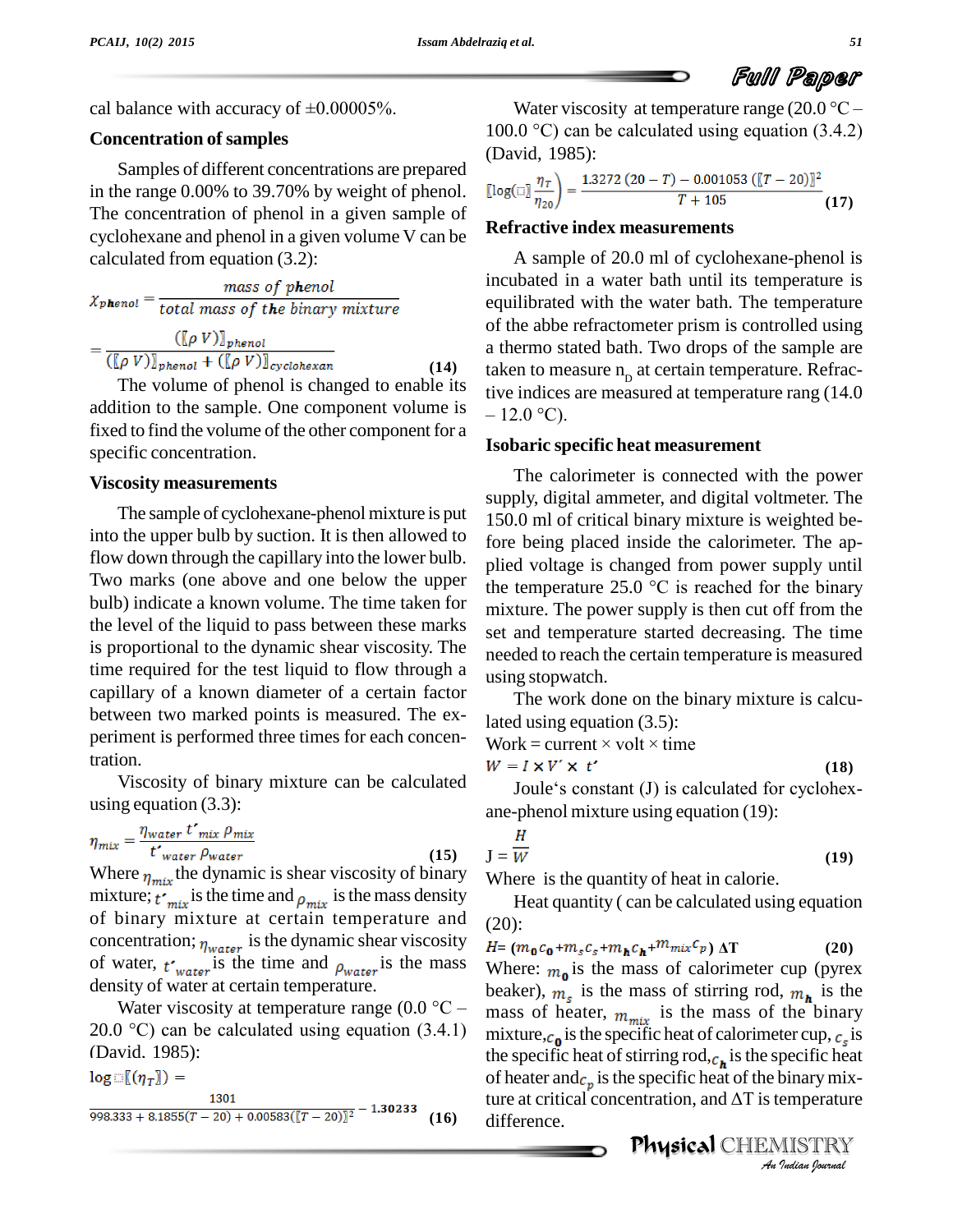#### **RESULTS**

High-purity samples of cyclohexane and phenol were used in this work. The shear viscosities at tem peratures ranging from  $14.0$  to  $21.0$  °C are measured for cyclohexane-phenol binary mixtures, over the perature, as shown in Figures  $(1)$ – $(4)$ . entire composition range. The dependence of the shear viscosity on the concentration and tempera-<br>ture is determined. Refractive indices are measured ph<br>at temperatures in the range 14.0 to 21.0 °C of different concentrations of cyclohexane - phenol binary mixture.

#### **Viscosity measurements**

The dynamic viscosity values for cyclohexane phenol mixture are measured for a concentration The dynamic viscosity values for cyclohexane-<br>phenol mixture are measured for a concentration mal<br>range  $(0.00\% - 39.70\%)$  by weight of phenol at temphenol mixture are measured for a compare (0.00% – 39.70%) by weight of phanenture range (14.0 °C – 21.0 °C).

The dynamic shear viscosity of cyclohexane-phe nol binary mixture depends on temperature.Apositive relationship was found between the dynamic shear viscosity and the concentration of phenol in the sample. This is due to the high viscosity of phe nol in the mixture.

The dynamic shear viscosity of cyclohexane-phe nol of different concentrations (0.00% - 39.70%)<br>by weight of phenol is plotted as a function of tem-<br>perature, as shown in Figures (1)–(4). by weight of phenol is plotted as a function of tem-

ture is determined. Refractive indices are measured phenol and at the temperature  $17.0\degree C$ . This gives an The dynamic shear viscosity behaves anomalously near the concentration 2.70% by weight of The dynamic shear viscosity behaves anomalously near the concentration 2.70% by weight of phenol and at the temperature 17.0  $^{\circ}$ C. This gives an indication that this is possibly the critical point (T<sub>c</sub> = 17.0 °C,  $\chi$  = 2.70% by weight of phenol) for the binarymixture cyclohexane-phenol.

> Figures  $(2)$  -  $(4)$  show that at each concentration of phenol the dynamic shear viscosity continuously decreases as the temperature increases. This is nor mal, because when temperature is applied to liq uids the molecules their average kinetic energy in creases. The molecules can then slide over each other more easily. The liquid thus becomes less viscous. Moreover, for each temperature the dynamic shear viscosity increases as the concentration of phenol increases because phenol substance is more viscous







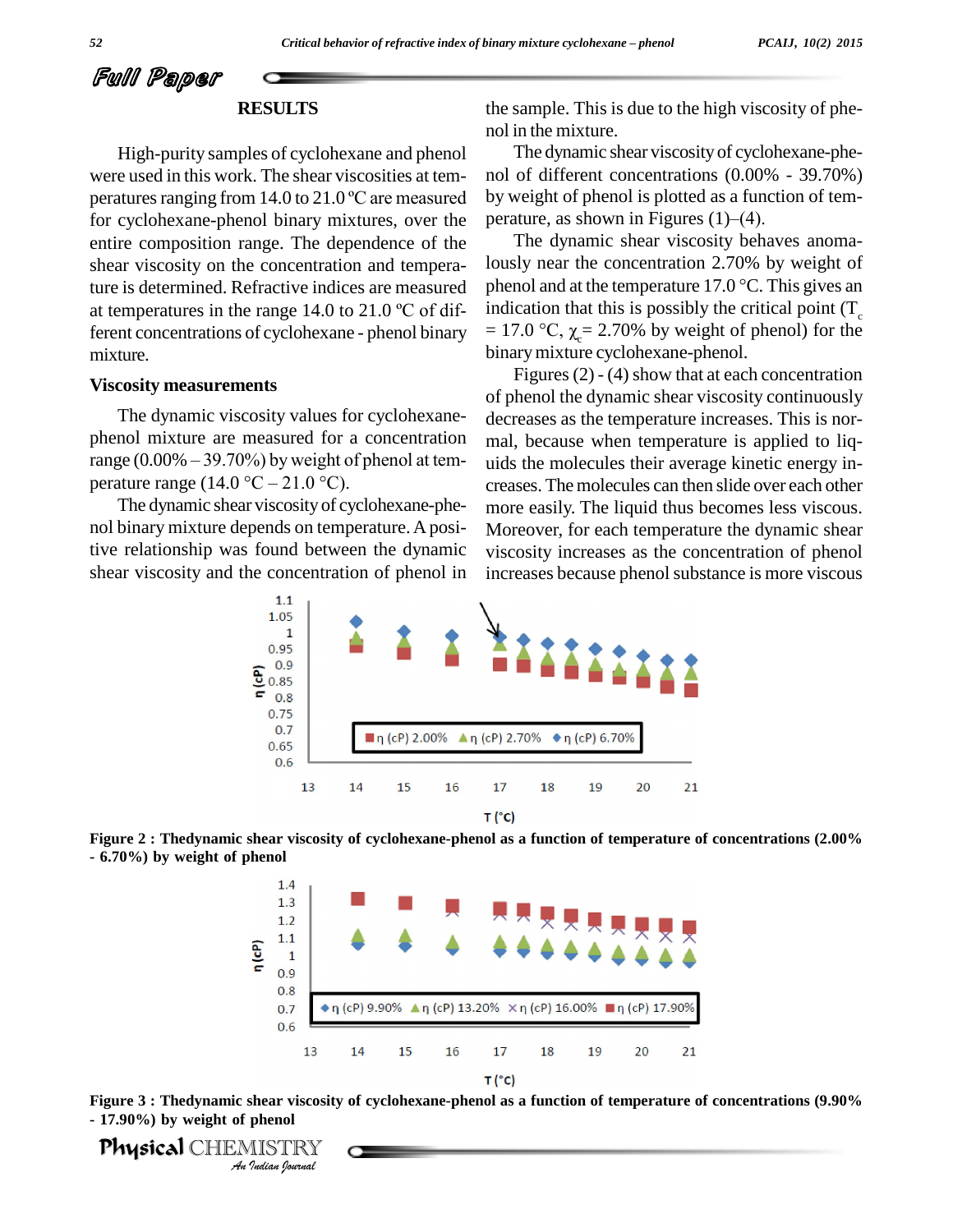

Figure 4 : The dynamic shear viscosity of cyclohexane-phenol as a function of temperature of concentrations (19.46% **- 31.00%) by weight of phenol**



Figure 5 : The dynamic shear viscosity of cyclohexane-phenol as a function of temperature of concentrations (34.00% **- 39.70%) by weight of phenol**



Figure 6 : Dynamic shear viscosity measured at different temperatures of 2.00%, 2.70% and 6.70% by weight of **phenol**

than cyclohexane. The viscosity dependence on the temperature at the critical concentration is different lous behaviors for these concentrations.

from the other concentrations; there are no anoma-

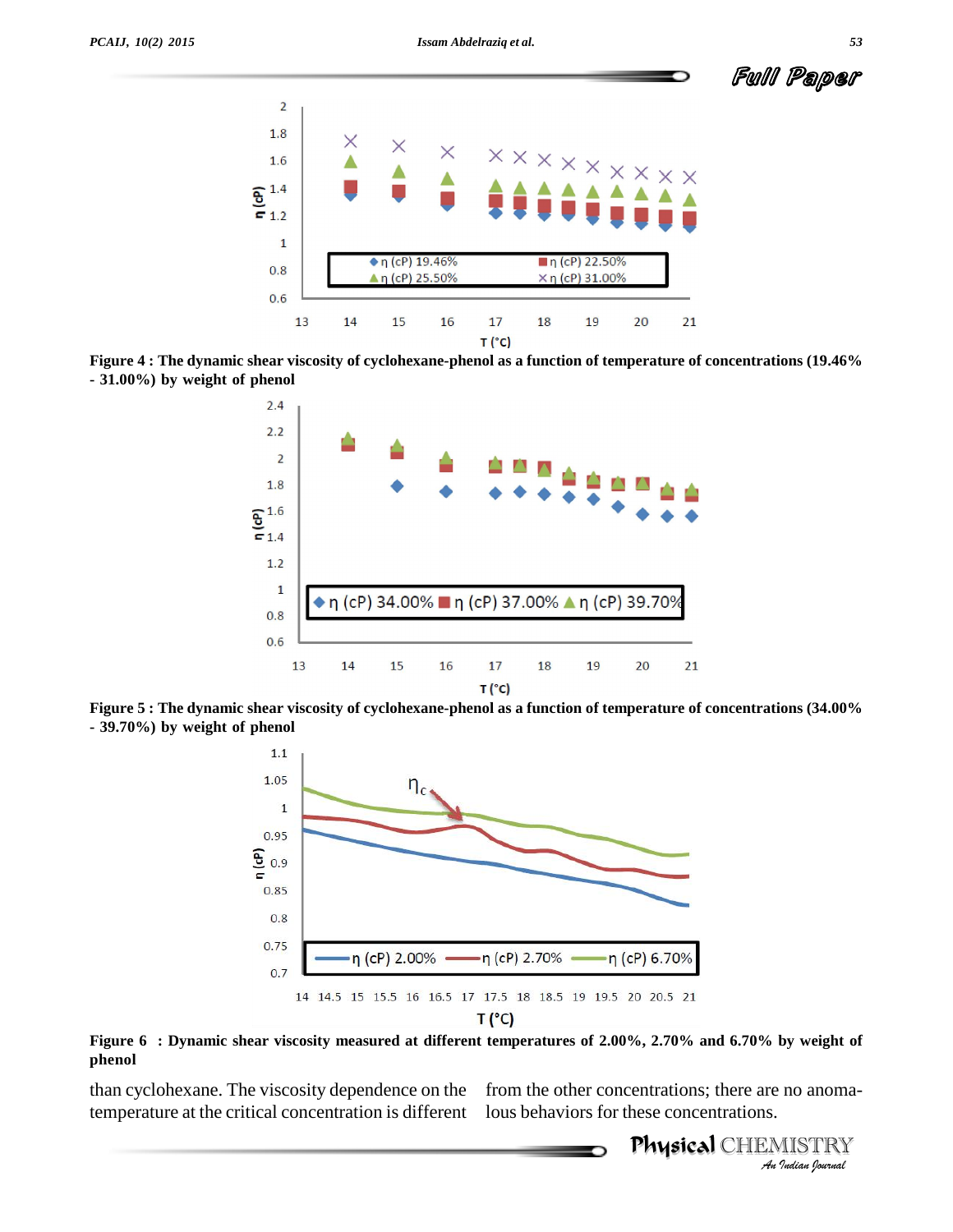| $T$ (°C) | $T-T_c$ | $T-T_c$<br>$T_c$<br>$t =$ | $n_{D}$ | $\mathbf{L}\mathbf{n}$ ( $\mathbf{n}_D$ ) | $\ln(t)$  |
|----------|---------|---------------------------|---------|-------------------------------------------|-----------|
| 17.3     | 0.3     | 0.0176                    | 1.431   | 0.3583                                    | $-4.0372$ |
| 17.5     | 0.5     | 0.0294                    | 1.4306  | 0.3580                                    | $-3.5264$ |
| 18.0     | 1.0     | 0.0588                    | 1.4304  | 0.3579                                    | $-2.8332$ |
| 18.5     | 1.5     | 0.0882                    | 1.4299  | 0.3576                                    | $-2.4277$ |
| 19.0     | 2.0     | 0.1176                    | 1.4297  | 0.3574                                    | $-2.1401$ |
| 19.5     | 2.5     | 0.1470                    | 1.4296  | 0.3573                                    | $-1.9169$ |
| 20.0     | 3.0     | 0.1764                    | 1.4295  | 0.3573                                    | $-1.7346$ |
| 20.5     | 3.5     | 0.2058                    | 1.4294  | 0.3572                                    | $-1.5805$ |
| 21.0     | 4.0     | 0.2352                    | 1.4292  | 0.3571                                    | $-1.4469$ |





**Figure** 7 **: Shows** the relation between  $\mathbf{L}\mathbf{n}$  ( $\mathbf{n}_p$ ) and  $\mathbf{L}\mathbf{n}$  (t)

The anomaly can be clearly noticed by plotting the dynamic shear viscosity vs. temperature for the concentrations 2.00%, 2.70% and 6.70% by weight of phenol, as shown in Figure (6).

Figures (1) through (5) show a cusp at concentration  $\chi$  = 2.70% by weight of phenol and temperature  $T_c = 17.0$ °C. This point is considered to be a critical point. Mode coupling theory forthe dynamic shear viscosity is used to fit the data near the criti cal point.

#### The noncritical part of refractive index  $(n_{0D})$

*An*nol is difficult to achieve for its solid state charac-The Lorentz and Lorenz mixing rule can be used to verify the refractive index values for different bi-<br>  $Ln(n_D) = Ln(n_{0D}) - \chi_n v \, Ln(t)$ narymixtures. However, employing thisrule for phe teristic at room temperature.

*Indian*<br>*Indian Indian*<br>*Indian*<br>*Indian boundal*<br>*Indian boundal* also shows the reliance of refractive index on the  $\frac{1}{2}$ The power law of the refractive index  $n<sub>p</sub>$  is used  $\frac{1001}{c}$ . to determine the background refractive index  $n_{0}$ . It

temperature. The data of refractive indices are fitted in the power law equation  $n_p = n_{0p}t^{-\chi_n r}$ , where  $n_{0D}$  the noncritical part of is refractive index,  $\chi_n$  and  $\nu$  is critical exponents, and  $t$  is the reduced

temperature 
$$
\frac{T - T_c}{T_c}
$$
.

The measured refractive indices  $n<sub>p</sub>$  of the critical concentration above the critical temperature are given in TABLE (2).

Equation (14) gives relation between refractive index as a function of temperature. It can be re-written as shown in equation (15).

$$
n_D = n_{0D} t^{-\chi_n \mathbf{v}} \tag{14}
$$

**(15)**

Figure (7) shows a linear relation between  $Ln (n<sub>n</sub>)$  and  $Ln (t)$  which can be noticed from equation (15). Therefore, the determination of the value of the critical exponent  $\chi_n$  and the noncritical part of refractive index  $n_{0D}$  is achieved. The values for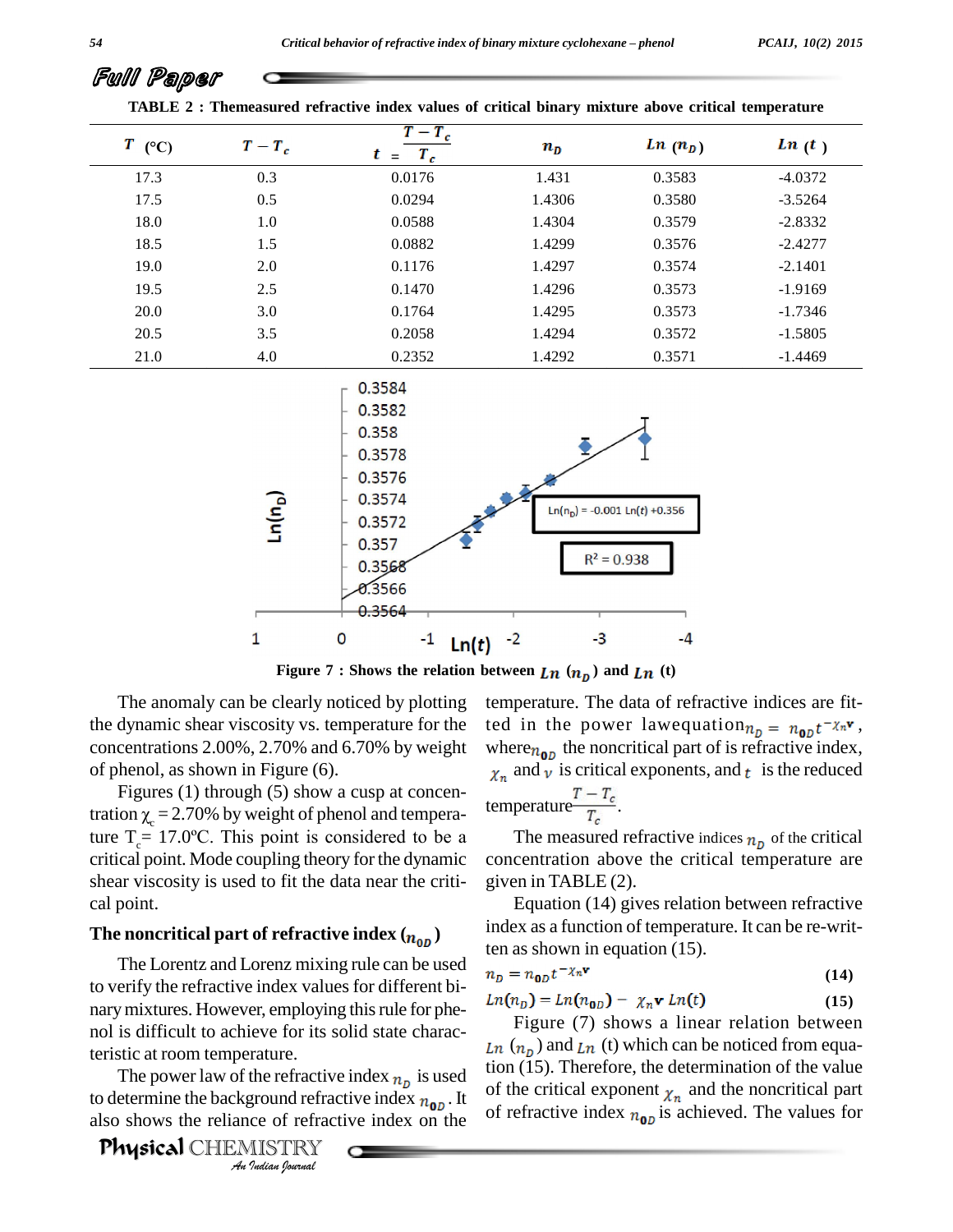

the slope equals to  $\chi_n \mathbf{v} = 0.001$ , but as  $v = 0.64$ , the universal constant for refractive index  $\chi_n$  = 0.00156. The intercept value  $_{Ln(n_{0D})}$  = 0.356 is also needed to calculate the background refractive in-  $\text{dex}_{n_{0D}} = 1.4276$ . A least square fit gives the best value for  $\chi_n$ .

#### **Calculation ofspecific heat**

The specific heat under constant pressure at the critical temperature is calculated using the two scale factor universality.

The universal constant is given by equation (16)

$$
R_{\xi} = \xi_0 \left( \left[ \frac{\alpha T_c \alpha_{pc}}{K_B T_c} \right] \right) \overline{\mathbf{d}}^{\overline{d}} = \xi_0 \left( \left[ \frac{\alpha \rho_c c_{pc}}{K_B} \right] \right) \overline{\mathbf{d}}^{\overline{d}} = 0.270 \text{ (16)} \quad \text{m}
$$

Where the critical exponent  $\alpha = 0.11$ , dimension d = 3, the mass density of binary mixture cyclohexan phenol at the critical temperature  $\rho_c = 0.7627$ gm/ W the mass density of binary mixture cyclohexan-<br>
nol at the critical temperature  $\rho_c = 0.7627 \text{gm/m}$ <br>
that is found in this work, Boltzmann's constant from phenol at the critical temperature  $\rho_c = 0.7627 \text{gm}$  Wh<br>
cm<sup>3</sup> that is found in this work, Boltzmann's constant from<br>
is given by  $K_B = 1.38 \times 10^{-23}$  J/k,  $\xi_0$  is the noncriti-  $H =$ cal part of correlation length for critical binary mixis given by  $K_B = 1.38 \times 10^{-23}$  J/k,  $\xi_0$  is the noncritical part of correlation length for critical binary mixture and it is equal to 3.12 Å<sup>[2]</sup>. The value for  $c_{nc}$  can

be calculated to be 106.6 $\frac{f}{kq}$ .K.

$$
c_p = c_{pc}t^{-0.11} + c_{pb}
$$
  
The isobaric specific hosts c, values can

I ne isobaric specific heats  $c_p$  values can be cal-

culated at different temperatures close to the criti cal temperature (17.0  $^{\circ}$ C) are given in TABLE (3).

**The average value for is 135.2**  $\frac{J}{kg}$ . **K** for cyclo**hexane / phenol binary mixture.**

#### **Jouleës constant for cyclohexane-phenol binary mixture**

The specific heat at constant pressure of the criti cal cyclohexane/phenol binarymixture is calculated

to be 
$$
135.2 \frac{J}{kg}
$$
. K.

Joule's constant J for cyclohexane-phenol binary mixture can be calculated from equation (18):

$$
\mathbf{J} = \frac{H}{W} \tag{18}
$$

Where H is heat quantity and it can be calculated<br>from equation (19):<br> $H = (m_0 c_0 + m_s c_s + m_h c_h + m_{mix} c_p) \Delta T$  (19) from equation (19):

$$
H = (m_0 c_0 + m_s c_s + m_h c_h + m_{mix} c_p) \Delta T
$$
 (19)

W is the work done on the binary mixture, it can be calculated from equation (20):

$$
W = I \times V \times t \tag{20}
$$

The values of different masses and different specific heats are given in TABLE (4):

Joule's constant values for different temperature

| <i>Hilblin v</i> , <i>hoodaric</i> specific fical data |                   |             |             |  |
|--------------------------------------------------------|-------------------|-------------|-------------|--|
| $T (^{\circ}C)$                                        | $\frac{T-T_c}{t}$ | $t^{-0.11}$ | * 91<br>(kg |  |
| 18.5                                                   | 0.088             | 1.306       | 139.2       |  |
| 19.0                                                   | 0.117             | 1.265       | 134.8       |  |
| 19.5                                                   | 0.147             | 1.234       | 131.6       |  |

**TABLE 3 : Isobaric specific heat data**

**(17)**

| $c_h$<br>$g_{\bm{m}}$ | $c_{s}$<br>$-$ . $\boldsymbol{K}$<br>$g_{\bm{m}}$ |                                      | $c_{0}$<br>$- K$<br>(gm |            | $m_{mix}$<br>(gm) | $m_h$<br>(gm)                                                            | $m_{\rm s}$<br>(gm)    | $m_{\alpha}$<br>(gm) |
|-----------------------|---------------------------------------------------|--------------------------------------|-------------------------|------------|-------------------|--------------------------------------------------------------------------|------------------------|----------------------|
| 0.84                  | 0.45                                              |                                      | 0.75                    |            | 143.9011          | 15.0390                                                                  | 0.8800                 | 81.2519              |
|                       |                                                   | $c_v$                                |                         |            |                   | TABLE 5 : Joule's constant of different quantities of cyclohexane-phenol |                        |                      |
| (Calorie/ J)          | Н<br>(Calorie)                                    | $\overline{\iota\kappa g}^{\cdot K}$ | W(J)                    | $V$ (volt) | I(Amp)            | Time (sec)                                                               | $\Delta T = 25-T$ (°C) | $T (^{\circ}C)$      |
|                       | 135423                                            | 139.2                                | 42260                   | 10.22      | 0.94              | 4219                                                                     | 6.5                    | 18.5                 |
| 3.20                  |                                                   |                                      | 28609                   | 10.22      | 0.94              | 2978                                                                     | 6.0                    | 19.0                 |
| 4.23                  | 121068                                            | 134.8                                |                         |            |                   |                                                                          |                        |                      |

## Physical CHEMISTRY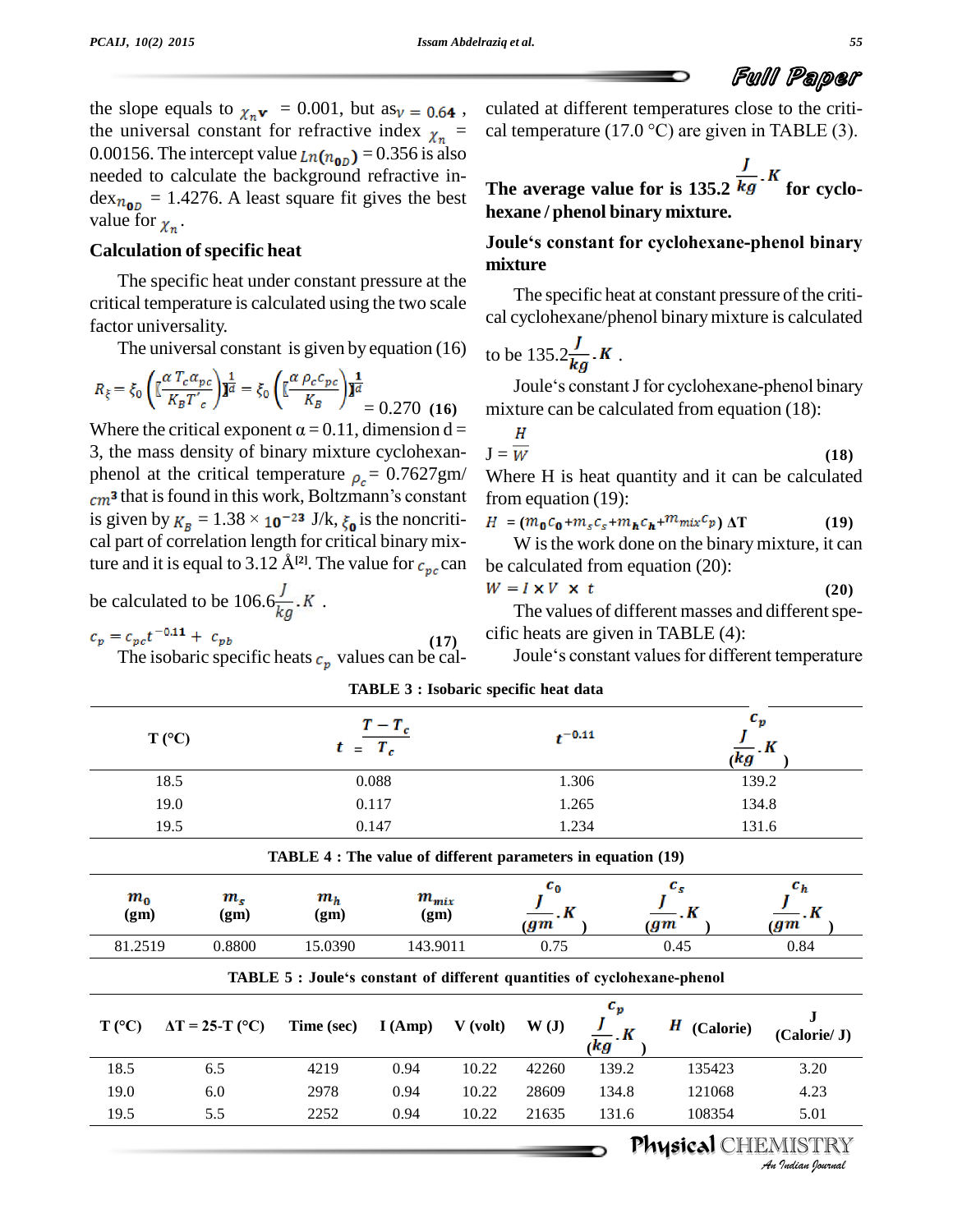

**TABLE 6 : Summary ofvalues of constants measured or calculated in this work**

| <b>Constant measured or calculated</b> | <b>Value</b>                         |
|----------------------------------------|--------------------------------------|
| $T_{\rm c}$                            | 17.0 °C                              |
| $\chi_c$                               | 2.70% by weight of phenol            |
| $n_{0D}$                               | 1.4276                               |
| $\chi_n$                               | 0.00156                              |
| $c_{pc}$                               | $\frac{J}{106.6}$ $\frac{J}{kg}$ . K |
|                                        | 4.15 Calorie/J                       |

ranges are given in TABLE (5).

The average Joule's constant value is 4.15 Caloranges are given in TABLE (5). give<br>The average Joule's constant value is 4.15 Calo-<br>rie/J. The average value for Joule's constant for cyclohexane-phenol binary mixture is less than the rie/J. The average value for Joule's constant for cy-<br>clohexane-phenol binary mixture is less than the been<br>Joule's constant for water (4.1860 Calorie/J). This mixt small deviation between the two values is due to the Joule's constant for water (4.1860 Calorie/J). This small deviation between the two values is due to the change in temperature ranges at which Joule's constants are calculated.

#### **CONCLUSION**

The mode coupling theory of the anomalous dy namic shear viscosity near the critical point has been studied for cyclohexane - phenol binary liquid mix-

ture.<br>The critical temperature  $T_c$  and critical concentration  $\chi_c$  values have been measured of cyclohex-<br>ane-phenol binary mixture.

Shear viscosity coefficients and some thermo dynamic properties about the binary mixtures are important for the scientists working on the improve ment of molecular theories.

The behavior of refractive index of cyclohex ane-phenol obeys power law universality above the<br> **actions** of Faraday Society, London, 33, 8-26 (1937).<br> **actions** of Faraday Society, London, 33, 8-26 (1937). phase transition. The noncritical part of refractive index has been obtained; the universal critical ex ponent for refractive index  $n_{0}$  has also been calculated.

The isobaric specific heat for the critical binary mixture has been calculatedusing two scale factor The isobaric specific heat for the critical binary<br>mixture has been calculatedusing two scale factor<br>universality. The value of Joule's constant J of cyclohexane-phenol binary mixture has been calculated. nexane-phenol binary mixture has been calcu-<br>  $\begin{bmatrix} 8 \end{bmatrix}$  N.<br>
The experimental values  $T_c$ ,  $\chi_c$ ,  $n_{0D}$ ,  $\chi_n$ ,  $c_{pc}$  and tic

*Values*  $T_c$ ,  $\chi$ <br>*f* cyclohex<br>*k* to the first<br>*IISTRY* lated.<br>The experimental values  $T_c$ ,  $\chi_c$ ,  $n_{\mathbf{0}D}$ ,  $\chi_n$ ,  $c_{pc}$  and<br>Joule's constant of cyclohexane-phenol are calculated in this work to the first time. Such values

Physical CHEMISTRY

give more characteristic properties for cyclohexane/ phenol binarymixture.

The results of the different properties that have been calculated and measured of the binary liquid mixture cyclohexane-phenol are summarized in  $TABLE (6).$ 

#### **REFERENCES**

- [1] I.Abdelraziq; "Concentration and temperature dependence of shear viscosity of the critical mixture I. Abdelraziq; "Concentration and temperature de-<br>pendence of shear viscosity of the critical mixture<br>of nitroethane and 3-methylpentane", An-Najah University Jounal for Research, **16(2)**, 117-124 **(2002)**. University Jounal for Research, **16(2)**, 117-124<br>(**2002**).<br>**[2]** I.Abdelraziq; "Two – scale – factor universality of
- (**2002**).<br>I.Abdelraziq; ''Two scale factor universality of<br>binary liquid critical mixtures'', Pakistan journal of applied science, **3**, 142-144 **(2003)**. binary liquid critical mixtures", Pakistan journal of<br>applied science, **3**, 142-144 (**2003**).<br>**[3]** M.Abdollahi, S.Hassani, M.Derakhshani; "Encyclo-
- applied science, 3, 142-144 (**2003**).<br>M.Abdollahi, S.Hassani, M.Derakhshani; ''Encyclo-<br>pedia of toxicology (Third Edition)'', 871-873 **(2014)**. pedia of toxicology (Third Edition)", 871-873<br> **(2014).**<br> **[4]** D.Beysens, J.Wesfreid; "Critical behavior of the re-
- fractive index in a binary fluid", The Journal of Chemical Physics, **71**, 119 **(1978)**. fractive index in a binary fluid", The Journal of<br>Chemical Physics, **71**, 119 (**1978**).<br>[5] A.D.Buckingham; "Intermolecular forces", Trans-
- actions of Faraday Society, London, **33**, 8-26 **(1937)**. [5] A.D.Buckingham; "Intermolecular forces", Trans-<br>actions of Faraday Society, London, 33, 8-26 (1937).<br>[6] L.D.Clements, H.Noureddini, B.C.Teoh; "Viscos-
- actions of Faraday Society, London, **33**, 8-26 (**1937**).<br>L.D.Clements, H.Noureddini, B.C.Teoh; "Viscos-<br>ity of vegetables oils and fatty acids", Journal of the L.D.Clements, H.Noureddini, B.C.Teoh; "Viscos-<br>ity of vegetables oils and fatty acids", Journal of the<br>American Oil Chemists' Society, **69(12)**, 1189-1191 **(1992)**. **EXECUTE: American Oil Chemists' Society, 69(12),** 1189-1191<br> **[7]** G.D'Arrigo, L.Mistura, P.Tartagila; "Concentration
- and temperature dependence of viscosity in the criti cal mixing region of aniline  $-$  cyclohexane", The Journal of Chemical Physics, **66**, 74-80 **(1977)**.
- **[8]** N.Dutt, T.K.Ghosh, D.H.L.Prasad, K.Y.Rani, Journal of Chemical Physics, **66**, 74-80 (**1977**).<br>N.Dutt, T.K.Ghosh, D.H.L.Prasad, K.Y.Rani,<br>D.S.Viswanath; "Viscosity of liquids theory, estima-N.Dutt, T.K.Ghosh, D.H.L.Prasad, K.Y.Rani,<br>D.S.Viswanath; "Viscosity of liquids theory, estima-<br>tion, Experiment, and data", Springer, 33, 444-553 **(2007)**. **(2007).**<br> **[9]** M.Fixman; "Viscosity of critical mixtures", Journal
- of Chemistry and Physics, **36**, 310 **(1962)**.